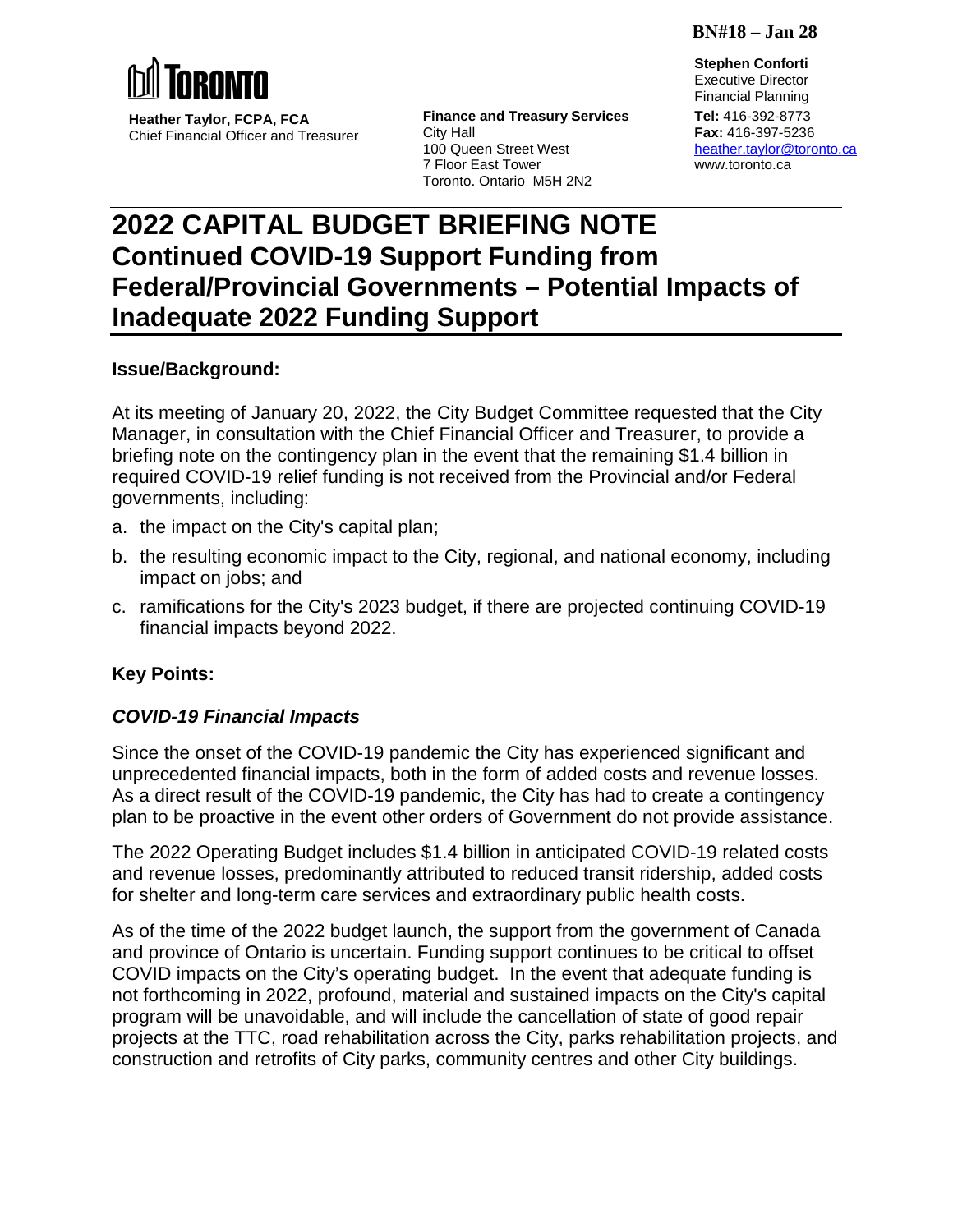## *Municipal Budget Requirements*

Municipalities are legislatively required to have a balanced budget; are prohibited to finance operations or budget for a deficit; nor do they possess a revenue structure that would support deficit budgeting even if permissible. In short, municipalities benefit from predictable operating revenues to fund predictable operational expenses.

Financial impacts arising from the pandemic have challenged municipal budgeting, presenting significant costs and revenue losses without viable and sustainable funding offsets.

The City continues to anticipate COVID funding assistance from the federal and provincial governments given various statements made throughout the pandemic, however without a funding commitment for 2022 the City is required to establish a COVID backstop to enable the City to maintain a balanced budget in the event adequate COVID support funding is not forthcoming.

The City's COVID backstop, detailed in this briefing note, has been established at the expense of the City's capital program, reflecting a combination of required 2022 capital budget reductions and the continuation of holding back capital funding that otherwise would have supported the City's growing infrastructure investment requirements.

This backstop has been the most critical component of the 2022 budget, without a COVID-19 backstop or a formal funding commitment from the federal and provincial governments, the staff recommend budget would have required budget offsets totalling \$1.4 billion from estimated COVID-19 impacts. Given the magnitude of the COVID-19 impact (including in particular on Transit revenues and Shelter costs), the 2022 staff recommended budget would have included significant cuts to existing services and service levels, coupled with significant property tax increases beyond the current staff recommended increase (i.e. 1% increase generates approximately \$35M, 40% increase would generate \$1.4B).

The absence of financial support from the federal or provincial governments puts at risk the City's commitment to COVID-19 response initiatives and the economic and social recovery investments that will be needed to support economic recovery in addition to jeopardizing the City's capital plan investments.

# *Continued COVID-19 Support Funding from Federal/Provincial Governments*

From March 2020 to December 2021, the City has received approximately \$2.8 billion in COVID-19 related emergency funding commitments from other governments, coupled with \$1.1 billion in savings and offsets generated from City led mitigation strategies over that same time period, to manage financial impacts experienced as a direct result of the pandemic. Additionally, a further \$107.3 million was received that the City has flowed to community agencies.

Partnerships between governments have been critical in our country's response to COVID-19, including efforts to contain the pandemic, roll-out vaccines and safely reopen the economy. Investments from the federal and provincial governments, including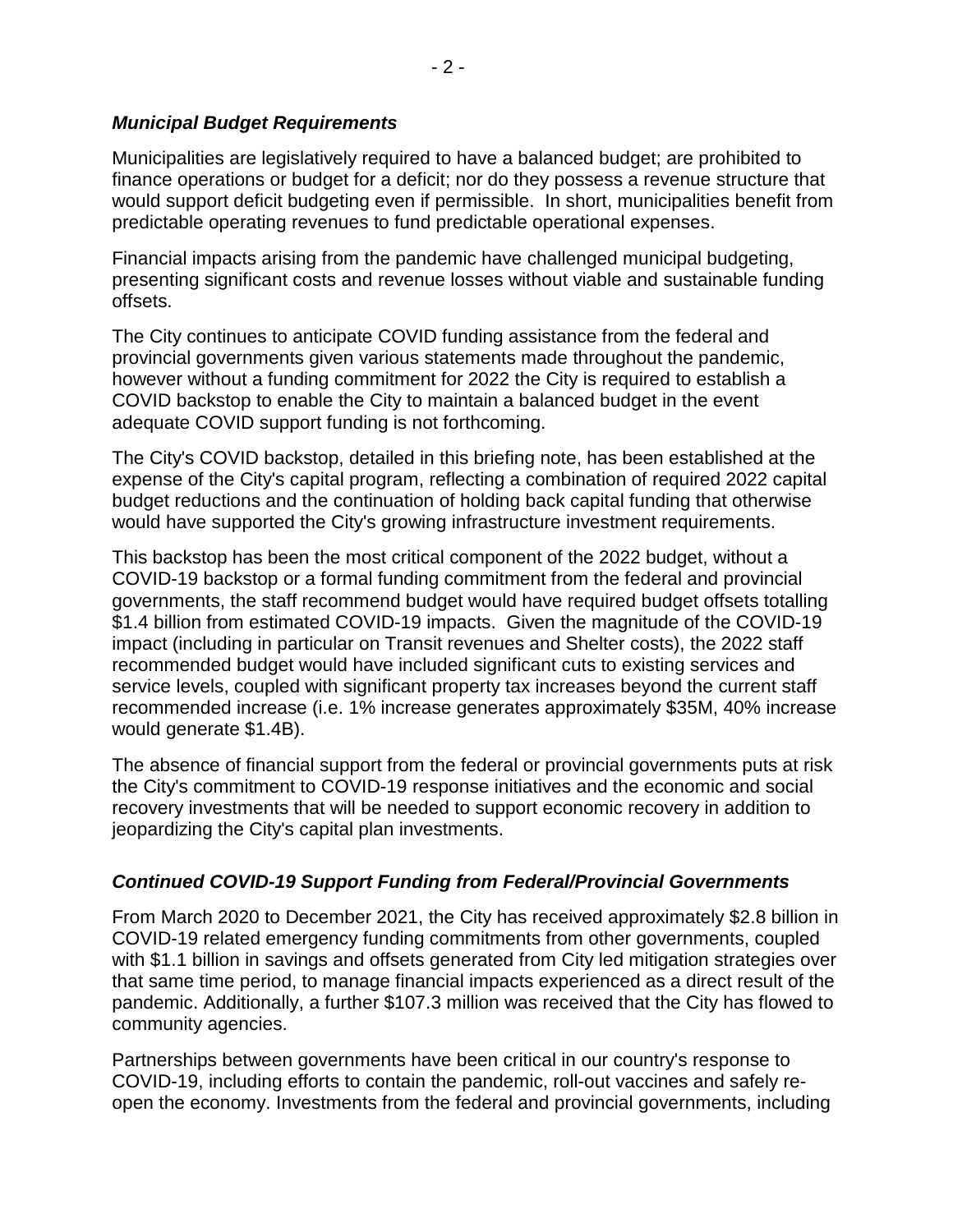through the Safe Restart Agreement, have been fundamental to this effort by supporting the preservation of the City's essential services and allowing job-creating capital investments to proceed.

Toronto and other large cities continue to face a precarious multi-year recovery. Federal and provincial partnerships will be required to mitigate pressures related to COVID-19 in 2022 and beyond, including those caused by transit ridership losses and additional expenditures in areas such as the shelter system. Commitments are required in the short term to avoid a reduction in the City's capital program, which would both delay and hinder the City's recovery. As the economic driver of the province and country, Toronto's rapid recovery from the economic shock of COVID-19 is critical.

## *Contingency plan in the event that \$1.4 billion in required COVID-19 relief funding is not received from the Provincial and/or Federal Governments*

The 2022 Operating Budget is balanced based on the expectation of continued COVID-19 support funding from the government of Canada and province of Ontario. To date only \$19 million in 2022 COVID-19 support funding has been secured reflecting a portion of 2021 Shelter funding eligible for use until March 31, 2022, requiring an overall 2022 contingency to offset up to \$1.380 billion in COVID impacts.

In the event that continued COVID-19 funding is not forthcoming or adequate to fully address the financial impacts arising from the pandemic, the City's capital program will be materially impacted through the following required unsustainable actions:

- \$300 million Cancellation of 2022 planned capital projects (2022 Capital Budget Reduction); and
- \$1.08 billion of paused and set aside capital funding which would have funded state of good repair projects.

It is important to note that while COVID-19 financial impacts are expected to continue into future years, the proposed capital reduction is a one-time solution and not sustainable. Planned investments in capital will need to continue in 2023 so as not to further challenge the City's state of good repair (SOGR) backlog that is already expected to grow from \$7.4 billion in 2022 to \$16.3 billion by 2031, prior to any contemplated reductions to the City's capital program.

**2022 Capital Budget Reduction –** A reduction of up to \$300 million or 7.5% from the 2022 Recommended Capital Budget.

- The potential reduction to the Capital Budget would be proportionately allocated across all City Programs and Agencies based on the level of Debt/Capital from Current (CFC) or Provincial Gas Tax funding within the 2022 Recommended Capital Budget.
- The reduction would predominantly impact the City's investments in state of good repair of City infrastructure, with the most significant impacts residing in the capital budgets for TTC; Transportation Services; Parks, Forestry & Recreation;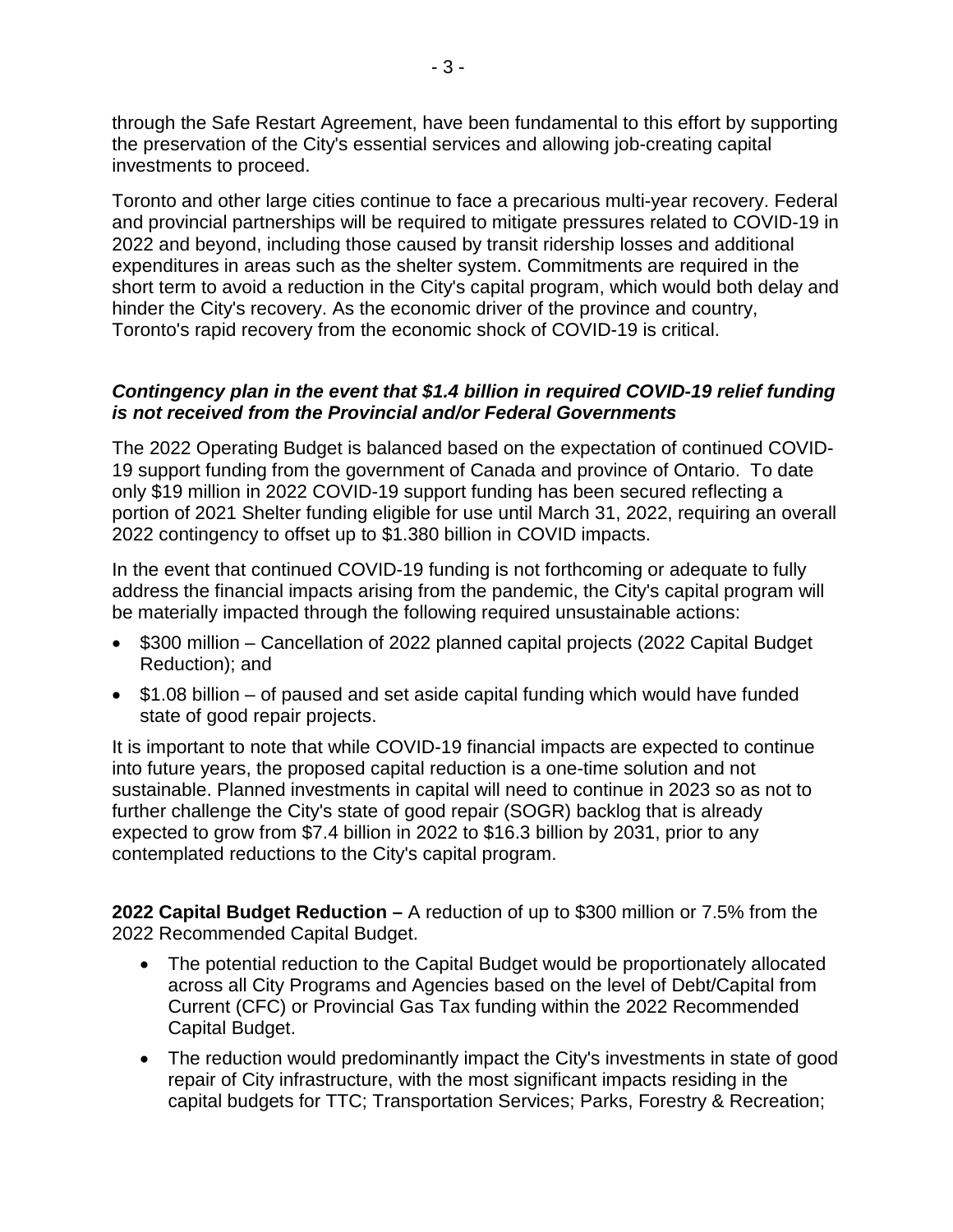and Corporate Real Estate Management (i.e. investments in repairs and retrofits of City buildings).

• The preliminary 2022 Capital Budget reduction allocation by Program/Agency has been developed and staff are engaging impacted Programs and Agencies to identified potentially impacted 2022 state of good repair projects.

**Intended Capital Funding** – Allocation of a further \$1.08 billion in one-time funding intended for capital use, which has been set aside and not yet applied to address the City's growing capital needs, specifically state of good repair projects.

- City staff would be required to leverage funds from capital work paused in 2020 during the onset of the pandemic; 2021 MLTT over performance otherwise directed to capital; and indirectly apply one-time funding made available for the purpose of funding municipal infrastructure and capacity building under the Canada Community-Building Fund (formerly Federal Gas Tax).
	- **The Canada Community-Building Fund is eligible for capital purposes** only, requiring staff to apply these funds against existing budgeted capital work, then redirecting existing capital funding eligible for use against COVID-19 related operating impacts.
- Lastly, further reserve draws would be needed from the City's remaining uncommitted City reserve balances, which currently only total \$264 million, equal to 1.75% of total city 2022 operating budgets.
	- **These funds are otherwise available for emergency purposes and/or** allocations against expected future capital needs; and have also already been identified as a contingency in the event that federal funding is not forthcoming for 2021 and 2022 refugee response costs of up to \$85 million or provincial funding for 2022 supportive housing requirements of \$27 million.
- Use of the above contingency would reflect one-time funding, that is not sufficient to address the full 2022 anticipated COVID-19 impacts or ongoing impacts in future years. Furthermore, in a pre-pandemic environment these funds were intended to be invested in the City's capital program to address growing, critical capital infrastructure needs.
- To ensure the City can maintain a balanced budget without further COVID-19 support funding, these funds cannot be used for any other purpose at this time. These funds are ultimately intended to be re-directed to current or future-year capital plans, provided the City is successful in securing permanent funding support for 2022 and future year COVID related financial pressures from the government of Canada and province of Ontario.
- If the City were required to apply this contingency funding with no funding commitments for continued COVID impacts into 2023 and future years, the City would be required to recommend future budgets that include significant and material cuts to City services and property tax hikes above inflation, as further detailed in this briefing note under 2023 budget impacts.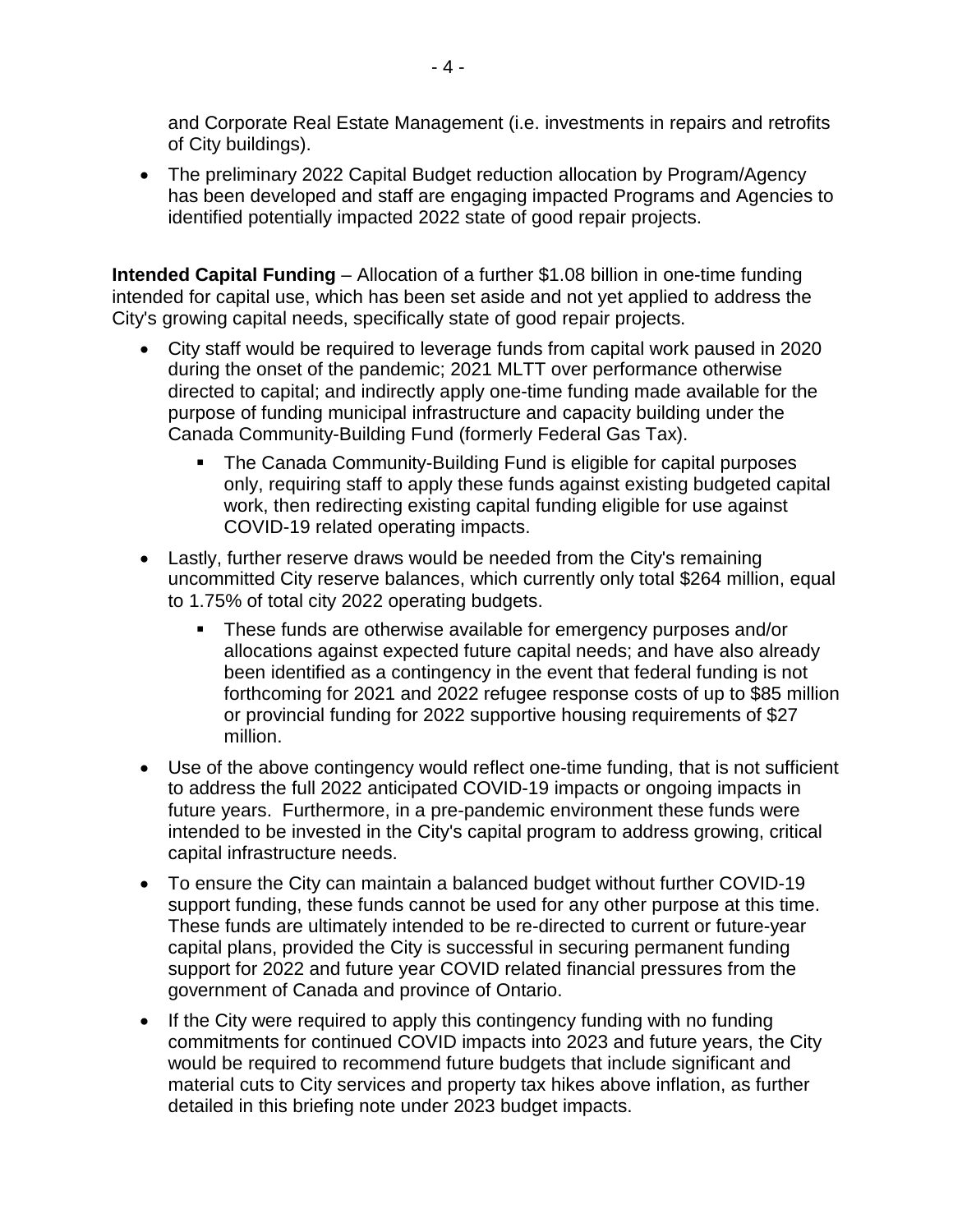## *Implications of Reduced Capital Funding*

Staff are hopeful that the City will continue to receive support from the government of Canada and province of Ontario without the need to impact the 2022 Capital Budget or City funding otherwise intended to support the capital program.

This is critical as the Capital Budget both addresses City infrastructure needs, including the expected growth in our State-of-Good Repair backlog but also supports the economy through significant investments and job growth.

As reported by the City's Economic Development and Culture division as part of last year's budget process, a 2017 survey by the Centre for Spatial Economics commissioned by the Ontario Government estimated that an increase in public infrastructure spending (non-residential building construction, engineering construction, and capital outlays on machinery & equipment) generates a mid-range estimate of roughly 9 jobs per \$1 million expenditure.

The 2022 one-time reduction in capital expenditures and funding intended for capital infrastructure investments will have an impact on job growth, with \$1.4 billion in reduced capital expected to impact 12,600 jobs, negatively effecting the Toronto, Ontario and Canadian economy.

Furthermore, the City has taken significant steps of its own over recent budgets to put the City in a better position to direct increased capital funding towards infrastructure repair needs. Through the creation of the City Building fund with a 1.5% dedicated property tax increase recommended in 2022 (resulting in a total residential property tax increase of 4.4%) and further increases planned annually until 2025, which will funds \$7.2 billion in capital investments; growth in annual contributions from current (CFC) funding; leveraging operational savings to support capital investments; and the surplus allocation policy, the City has increased SOGR funding across all programs with key investments reflected in TTC base capital funding and TCHC building repairs.

Despite concentrated actions to increase SOGR funding, the City's SOGR backlog is still expected to grow from \$7.4 billion in 2022 to \$16.3 billion by 2031.

Decreasing the 2022 Capital Budget and redirecting one-time capital funding towards ongoing COVID-19 impacts will materially affect the City's capital program, impacting the City's ability to support capital infrastructure maintenance requirements; potentially impacting services supported by City infrastructure; result in added reactive maintenance costs in future operating budgets; and cancelling investments that include project components that help advance the City's climate goals, jeopardizing the nations GHG emissions reduction targets under the Paris agreement.

## *2023 Budget Impacts*

COVID-19 financial impacts are expected to continue into 2023 and future years. Preliminary estimates assume continued impacts of between \$550 million to \$1.1 billion in 2023 alone.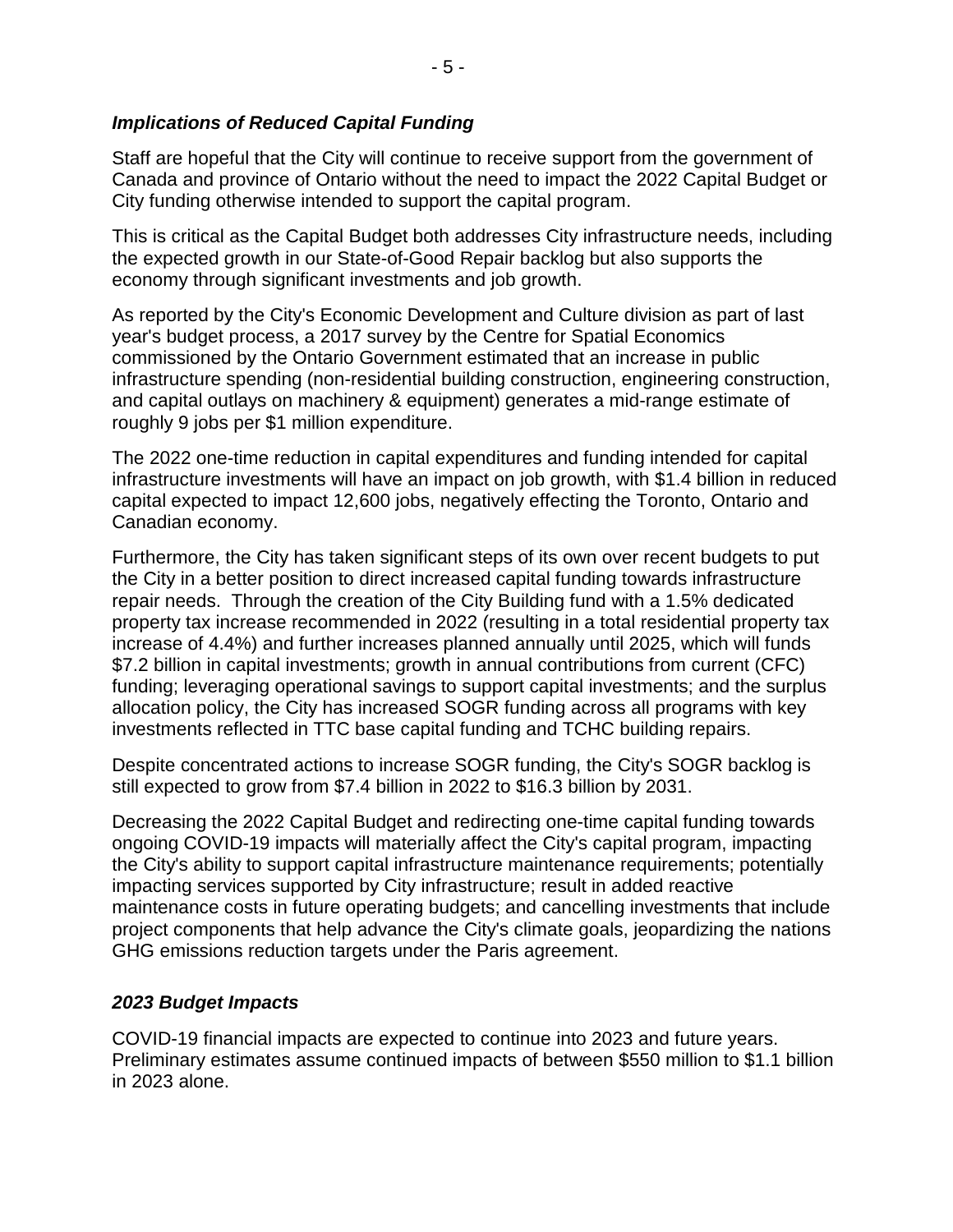The City will be in a precarious position in the event that COVID-19 financial impacts continue in 2023 without either a funding commitment from the federal or provincial governments or the retention of a secured COVID-19 backstop.

As previously noted, the backstop plays a critical role in ensuring the continuation of City services in the absence of a federal or provincial funding commitment.

As the City is required to approve a balanced budget, contingency funding has enabled staff to recommend a 2022 budget that continues to respond to COVID-19 impacts, builds for post-pandemic recovery and preserve existing City services; while COVID-19 funding supports continue to be sought.

Without a COVID-19 backstop or a formal funding commitment in 2023, the staff recommend budget would require offsets to the \$550 million to \$1.1 billion in estimated COVID-19 impacts.

If the existing backstop is applied against 2022 COVID pressures, and the City does not receive 2023 funding assistance, the City will be required to recommend a 2023 budget that includes reductions or cancellations of COVID-19 response initiatives; material cuts to existing services and service levels, significant property tax hikes (as a point of reference a residential increase of 31% would generate \$1.1 billion in added revenue); and continued reductions to the City's capital budget and the loss of up to 9,900 resulting jobs, impacting the Toronto, Ontario and Canadian economies.

These actions, that would be needed to maintain a balanced budget and financial sustainability during the pandemic, would have a detrimental impact locally, provincially and nationally, stunting nationally recovery efforts and impacting the prosperity and well-being of Torontonians.

## *Potential Capital Project Reductions - Timing*

Funding commitments from the government of Canada and province of Ontario are required to ensure there are no impact on the City's 2022 Capital Budget.

Any delays in receiving these commitments towards the end of Q1 of 2022 will impact the City's ability to award and deliver seasonal capital projects. The result would be the cancellation of capital projects experienced as early as April 1, 2022.

## *Final Note*

The 2022 Operating Budget expects continued COVID-19 support funding from the government of Canada and province of Ontario.

In the event that continued federal and provincial COVID-19 funding is not adequate to fully address the financial impacts arising from the pandemic in 2022, the City's Capital Program will be materially impacted through a reduced 2022 Capital Budget and a redirection of one-time funding otherwise intended to address capital needs. This will result in impacts to; future years services, tax rates, capital plan and jobs creation.